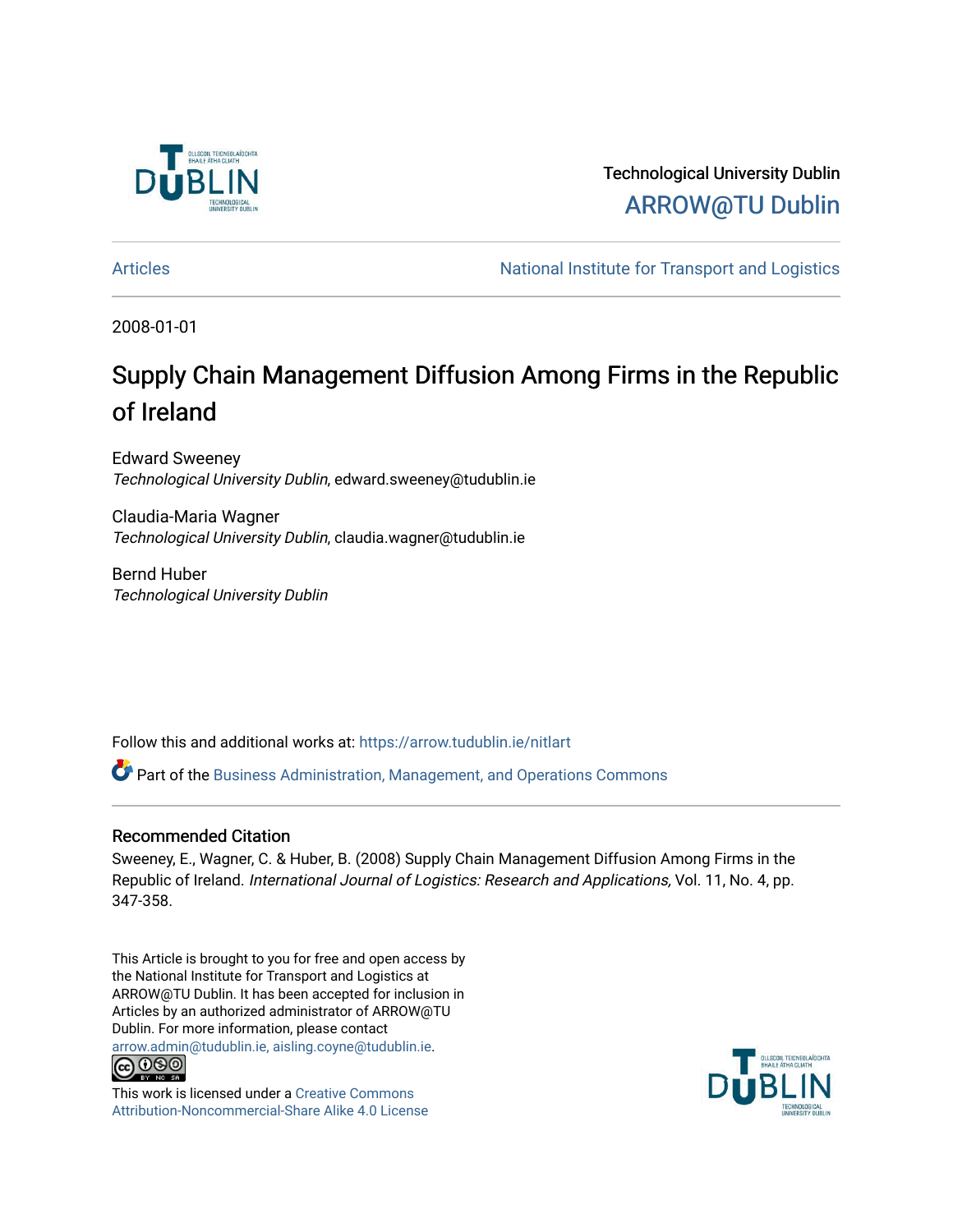## **Supply chain management diffusion among firms in the Republic of Ireland**

The changing business environment has sharpened the focus on the need for robust approaches to supply chain management (SCM) and the improvement of supply chain capability and performance. This is particularly the case in Ireland, which has the natural disadvantage of a location peripheral to significant markets and sources of raw materials which results in relatively high transport and distribution costs. Therefore, in order to gain insights into current levels of diffusion of SCM, a survey was conducted among 776 firms in the Republic of Ireland. The empirical results suggest that there is a need for more widespread adoption of SCM among Irish firms. This is particularly the case in relation to the four main elements of SCM excellence reported on in this paper. The design of supply chain solutions is a highly skilled, knowledge-intensive and complex activity, reflected in a shift from "box moving" to the design and implementation of customised supply chain solutions. Education and training needs to be addressed by stimulating the development of industry-relevant logistics and SCM resources and skills.

*Keywords:* Supply chain management; logistics; adoption; diffusion; Republic of Ireland

#### **1. Introduction**

The changing business environment has sharpened the focus on the need for robust approaches to supply chain improvement. Supply chain management (SCM) is widely recognised to be important to business in general, and to business in Ireland in particular.

 Ireland has a natural disadvantage as a result of its peripheral location, which results in higher transport and distribution costs. However, transport is only one - and often not the most significant – element of the total cost of moving product through the supply chain, i.e. the chain that starts with the purchasing of raw materials or products for resale, through production, warehousing and finally, distribution to the customer. Higher transport costs can be traded off against, for example, lower levels of inventory or better customer service. In this way the total cost of the supply chain, rather than any one single cost element (e.g. transport) can be optimised.

 Excellence in SCM can therefore offset the physical disadvantage posed by Ireland's geographic location by securing benefits elsewhere in the wider supply chain. In order to gain unique insights into current levels of adoption of SCM in Irish businesses, a comprehensive survey has been undertaken. A total of 776 Irish firms, randomly selected from established industrial databases across all sectors in the Republic of Ireland, participated (see NITL, 2006).

 This paper reports some of the main findings of the survey. Following this introduction the paper goes on to provide an overview of the key characteristics of SCM excellence and their relevance to Irish industry based on a comprehensive literature review. Based on this overview, details of the methodology adopted and the data collection are presented. The paper concludes with a discussion of the findings with specific reference to the need for more widespread adoption of SCM philosophy.

### **2. Excellence in Supply Chain Management**

It is appropriate to refer to the seminal article by Mentzer et al. (2001), in particular to two constructs proposed by the authors. Firstly, they suggest that many definitions of SCM are trying to define two interdependent but different concepts in one term. The first is referred to as supply chain orientation (SCO) and is defined as 'the recognition by an organisation of the systemic, strategic implications of the tactical activities involved in managing the various flows in a supply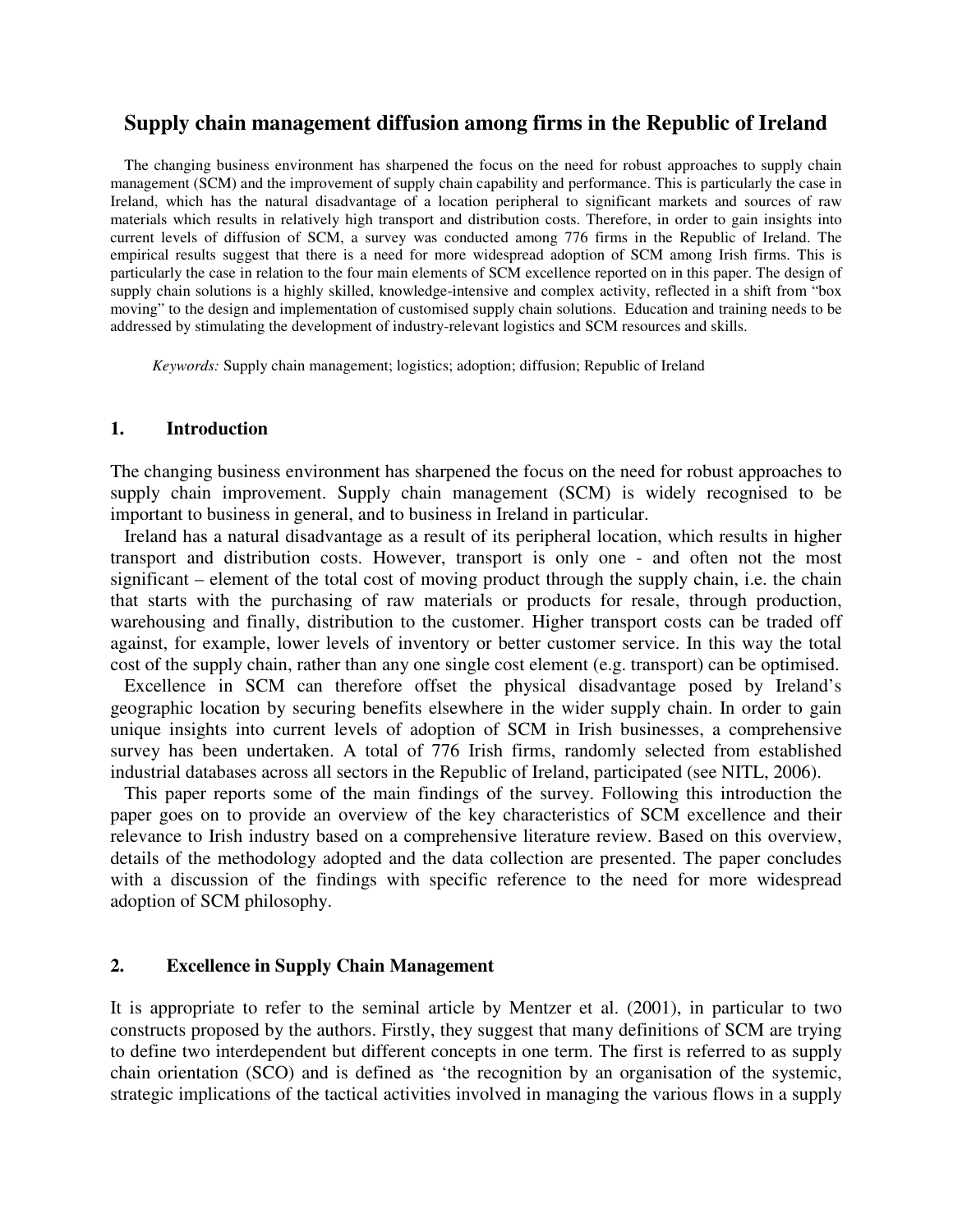chain'. However, SCM requires that SCO exists in several linked companies across a supply chain. In other words, SCO is a prerequisite for SCM. Secondly, the definition of SCM proposed by the authors based on their analysis of the literature is:

The systemic, strategic coordination of the traditional business functions and the tactics across these business functions within a particular company and across businesses within the supply chain, for the purposes of improving the long-term performance of the individual companies and the supply chain as a whole.

This definition amalgamates a variety of concepts and philosophies into a single sentence. Its authors claim that their work 'should help practitioners as well as researchers to understand SCM, to give guidance to what SCM is, its prerequisites, and its potential effects on business and supply chain performance'.

 It is worth noting that SCM is not new. The term may be relatively new but supply chains have existed for a very long time – in fact they have probably always existed! For example, Forrester's often cited article from the Harvard Business Review in 1958 (Forrester, 1958) states that:

Management is on the verge of a major breakthrough in understanding how industrial company success depends on the interactions between the flows of information, materials, money, manpower, and capital equipment. The way these five flow systems interlock to amplify one another and to cause change and fluctuation will form the basis for anticipating the effects of decisions, policies, organisational forms, and investment choices.

His article introduced the demand amplification concept using a computer simulation model. If, as Forrester suggested, management was on 'the verge of a major breakthrough' almost half a century ago, it seems pertinent to raise questions concerning how this breakthrough – mainly in relation to managing relationships between supply chain companies – has impacted on companies in reality. In fact over 40 years after Forrester's article first appeared, Mentzer et al. (2001), in concluding their paper, ask the specific question: 'How prevalent is SCM?' This is a key question to which ongoing research needs provide some answers. This paper does so in the specific context of the adoption of 'World Class' SCM practices by firms in the Republic of Ireland.

 Identifying some of the characteristics in evidence in companies that might be regarded as world class provides a useful starting point for this discussion. 'World Class' in this context means companies that have been successful in tough, competitive international markets over a sustained period of time. By definition, it is impossible to develop an exhaustive list of the characteristics of SCM excellence but the following four elements appear to be of critical importance for most companies in most sectors (see Figure 1):

- (1) Identification and measurement of customer service: understanding customer service requirements in the market sets the specification for supply chain design (see, for example, Korpela et al., 2001).
- (2) Integration of supply chain activities: many supply chain non-value adding activities (NVAs) are caused by fragmented supply chain configurations. In this context the authors define an NVA as 'any activity (or resource or asset) that adds cost (or time) to any supply chain process without adding value from a customer perspective' (based on Jones et al.,1997; Goldrat and Cox, 1992; Womack and Jones, 2003; and others).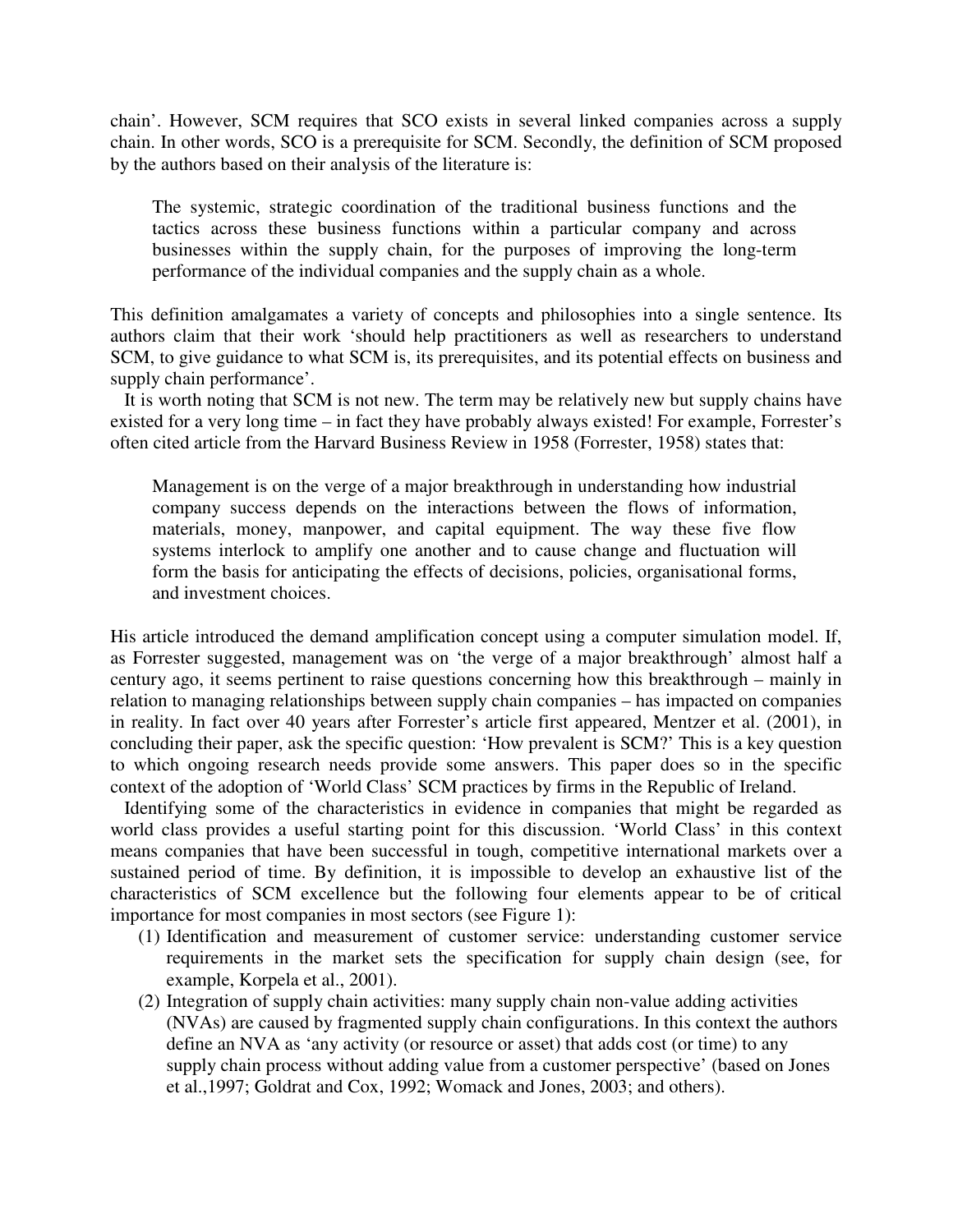- (3) SCM as a senior management function: SCM is becoming regarded more widely as a primarily strategic activity (see, for example, Gattorna et al., 2003).
- (4) Establishment and measurement of supply chain key performance indicators (KPIs): a robust performance measurement system provides a rational basis for continuous improvement (see, for example, Sweeney, 2007).



Figure 1. Elements of SCM Excellence

Customer service has long been recognised as an integral component of a firm's marketing strategy to increase sales and profits (Lambert, 1992). Furthermore, customer service is becoming a key source of differentiation or an order winning criterion in many sectors (Christopher, 2005). In many sectors the importance of customer service relative to product quality (now largely an order qualifier) and price (largely determined by the dynamics of supply and demand in the market and subject to downward pressure in many sectors) has increased (Sweeney, 2004). In other words, the role of customer service as an element of the overall marketing mix of organisations has become more improtant. The key to the role of customer service in SCM lies in: (i) understanding customers' needs and requirements in targeted markets/segments; and then, (ii) meeting (or exceeding) these needs. To support this, the concept of an external and internal audit has been suggested (Sterling and Lambert, 1989). The title of the paper by Korpela et al. (2001) - 'Customer service based design of the supply chain' – captures this approach very effectively.

From an examination of both the historical evolution and the many available definitions of SCM it is evident that the concept of integration lies at the heart of SCM philosophy (see, for example, Christopher, 1992; New, 1996, Lambert, 2004). Cooper et al. (1997) specifically described SCM as 'an integrative philosophy'. The work of Fawcett and Magnan (2002) identified four levels of integration in practice.

- 1. Internal cross-functional integration;
- 2. Backward integration with valued first-tier suppliers;
- 3. Forward integration with valued first-tier customers; and,
- 4. Complete backward and forward integration ('from the supplier's supplier to the customer's customer').

The first of these relates to integration of activities and processes which are carried out within a single organisation. The others describe varying degrees of integration of activities which span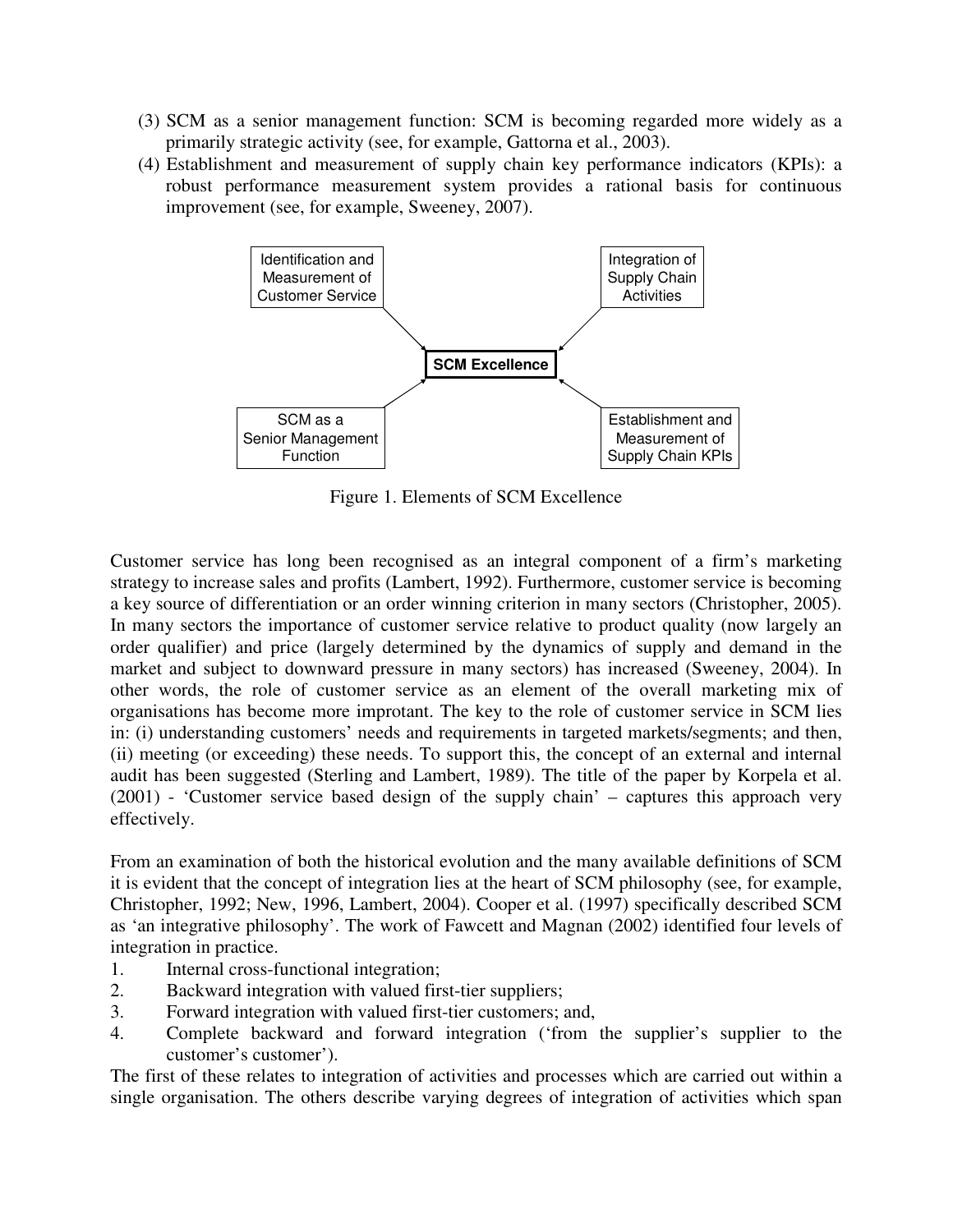the boundaries of organisations, with the last one being viewed as the theoretical ideal. The phrase *internal supply chain* has appeared in the literature (Huin, et al, 2002) to describe work aimed at breaking down the barriers between functions within organisations. This shift from away from a functional orientation towards a more company-wide focus is in line with the SCO approach of Mentzer et al. (2001) in the sense that SCO at firm level, as manifested in high levels of internal integration, could be regarded as a pre-requisite for SCM, as manifested in high levels of external integration. Monczka et al. (1998) refer to the use of, 'a total systems perspective across multiple functions and multiple tiers of suppliers'. The reference to 'multiple functions' alludes to internal integration; extending this to 'multiple tiers of suppliers' introduces the external integration concept, albeit in the rather limited sense of backward integration with suppliers. As noted earlier, the theoretical ideal is complete backward and forward integration ('from the supplier's supplier to the customer's customer'). The widely cited work of Bowersox et al. (1999) describes a framework of six competencies (the *Supply Chain 2000 Framework*) that lead to world class performance in logistics and SCM. These competencies, all of which are concerned with integration, are grouped into three areas: operational, planning and relational. The work of Mollenkopf and Dapiran (1999) and Carranza et al. (2002) used this framework to assess logistics strategies in Australia/New Zealand and Argentina respectively.

The strategic role of SCM in achieving market differentiation, and the resultant need for senior management commitment to SCM, is widely referred to in the literature (see, for example, Lambert et al., 1998). Min and Mentzer (2004) state that 'top management support, which includes leadership and and commitment to change, is an important antecedent to SCM and the absence of it is a barrier'. The strategic role of SCM is a strong theme in the work of Gattorna and his collaborators (see, for example, Gattorna et al., 2003). He argues that empirical evidence is mounting to suggest that if organisations are to achieve sustained high levels of financial and operating performance, dynamic alignment of four key elements (the competitive environment, company strategy, culture and leadership style) must exist. Alignment in this context includes the development of a leadership style at the executive level to ensure the appropriate sub-cultures are in place as required.

The need for continuous innovation and improvement in all aspects of a company's supply chain has long been recognized. Standing still means falling behind in today's increasingly competitive market places. Effective performance measurement provides companies with the only rational basis for continuous improvement (Gunasekaran et al., 2004). As world class companies have experienced, external and internal supply chain performance measurement is the primary mechanism for organisational learning at all levels. Furthermore, *supply chain learning* - based on firm-to-firm exchange of knowledge - is based on leveraging the supply chain as a mechanism to enable learning and competence development (Bessant et al*.*, 2003; Sweeney et al., 2005). A *Learning Organisation* is an organisation which recognises the importance of this type of learning, and which has developed practices which reflect this. Similarly, a *Learning Supply Chain* is a supply chain which takes learning seriously at all levels and which bases its learning initiatives on its performance measurement system. The successful supply chains of the future will be those which are agile. A key ingredient of agility is the ability to learn and to respond quickly to changing market and other requirements. In this context, the organisational learning that effective supply chain performance measurement delivers will become even more important (van Hoek et al., 1998). Finally, the importance of effective measurement is reflected in one of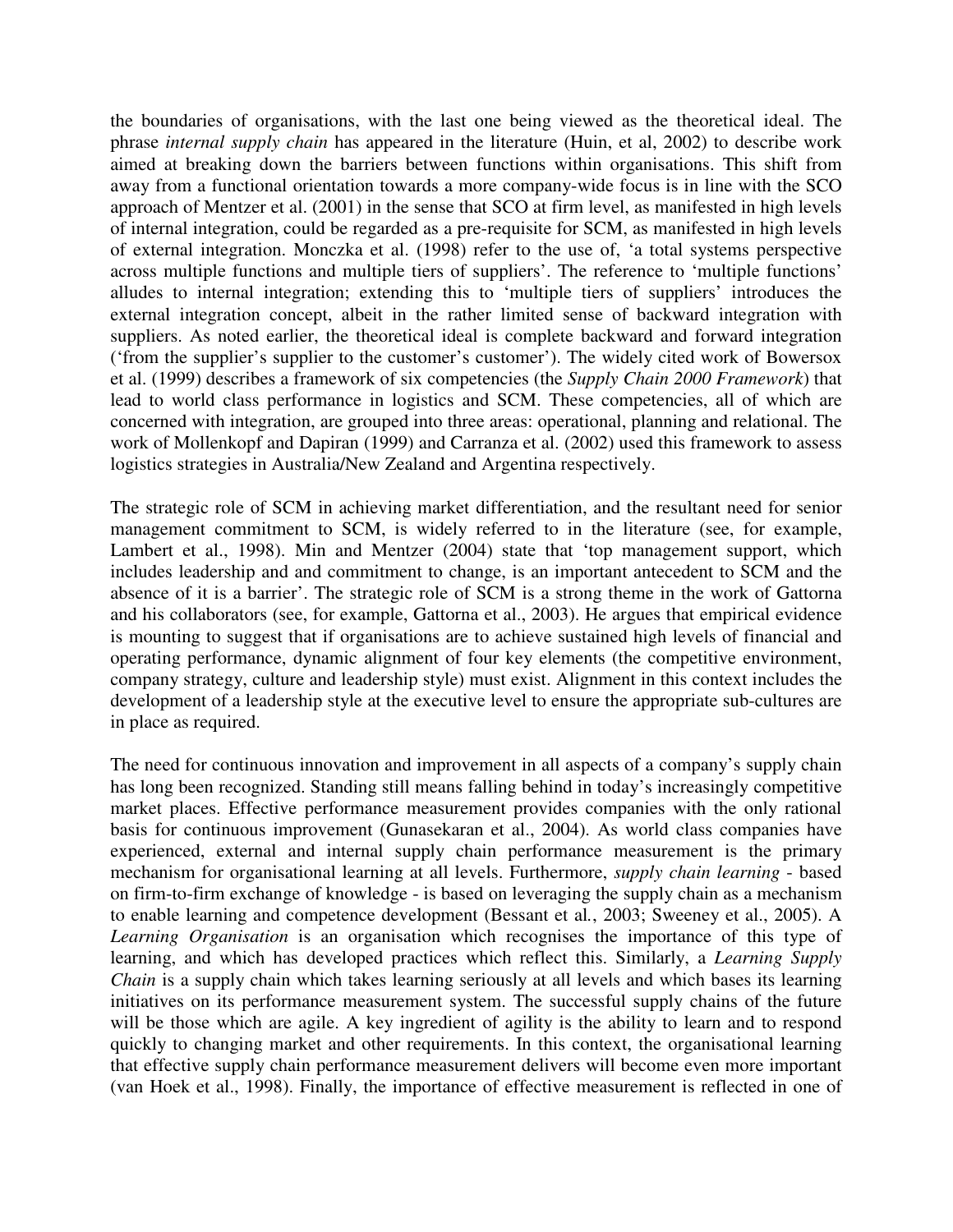the six competencies incorporated into the *Supply Chain 2000 Framework* (Bowersox et al., 1999) - it is referred to as *measurement integration*.

## **3. The Republic of Ireland and SCM**

The Republic of Ireland is a small, open, trade-dependent economy and has been one of the fastest growing economies in the developed world for some time. Over the last decade, unprecedented economic growth has seen the level of Irish real gross domestic product (GDP) almost double in size. The Irish economy has been transformed from being agrarian and traditional manufacturing based to one increasingly based on the hi-tech and internationally traded services sectors. In 2003, the services sector accounted for 66% of employment, industry for 28% and agriculture for 6%.

 There have been many reasons advanced for Ireland's success, which in combination can help explain the exceptionally strong growth rates experienced (Layte et al., 2005). They include European Union (EU) membership and access to the Single Market; a high proportion of the population of working age; increased participation in the labour market especially by females; a reversal of the trend of emigration toward immigration; sustained investment in education and training; relatively low corporation tax rates and a large multinational presence; coordinated social partnership agreements and a more stable public finance position.

In the context of supply chain management (SCM), the openness of the Irish economy is reflected both in the international mobility of its labour and capital and high levels of foreign direct investment (FDI). Ireland's share of global and EU FDI has risen sharply in recent years. From just under 4% of the total in 2000, Ireland accounted for more than one twelfth of total inflows to the EU-15 in 2003. On a global basis, the rate of increase was similar, reaching almost 5% of total world inflows (Forfas, 2005). The US was the biggest source of FDI in 2003 with flows from that source estimated at approximately  $\varepsilon$ 8bn. or 25% of the total. In terms of stocks of FDI, UNCTAD (2004) records a figure for Ireland equivalent to 127% of GDP in 2003 (\$193bn.). In absolute terms, this is the sixth highest level among the EU-15 and by far the largest in per capita terms.

 However, in relation to manufacturing there is evidence that significant amounts of (mainly labour intensive) activity has in recent years migrated eastwards to lower labour cost locations mainly in Eastern Europe and parts of Asia (ESG, 2004). There is also a growing realisation that in the medium term, Ireland's ability to hold its position as the location of choice for FDI in Europe is under threat because of its high cost base.

 A number of other issues combine to make logistics and SCM particularly critical from an Irish perspective. As noted earlier, the country's relatively peripheral location results in transportation costs for companies based in Ireland being higher than those in more favourable locations (Forfas, 1995). Furthermore, recent changes in the corporate taxation regime (in particular the introduction of a 12.5% tax rate on service businesses) makes the option of companies establishing business units (profit centres) in Ireland with responsibility for the management of supply chain activities more attractive. One of the necessary skills will therefore be the ability of Irish business to manage increasingly complex supply chains. Excellence in SCM can offset the physical disadvantage posed by Ireland's geographic location by securing improvements elsewhere in the wider supply chain.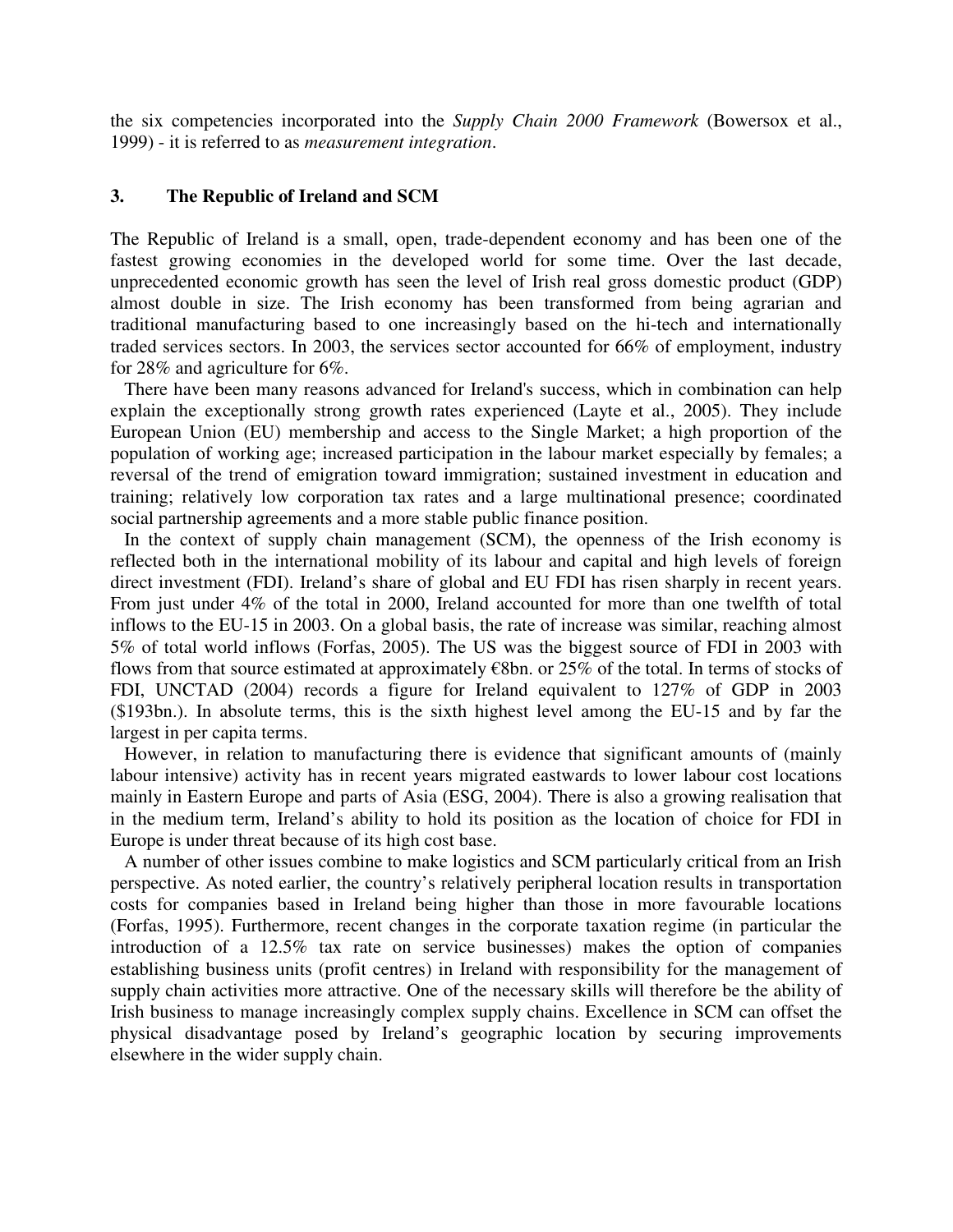#### **4. Methodology**

A pre-tested survey instrument was sent to the sample frame of 1,655 companies (both large multinationals as well as small and medium sized indigenous companies), randomly selected from established industrial databases across all sectors in Ireland (see NITL, 2006). The target respondent within each company was the person with overall responsibility for SCM. This included Managing Directors, SCM or Logistics Directors/Managers and others<sup>1</sup>. Questionnaire testing was carried out using two mechanisms. Firstly, a focus group comprising research staff at the author's institute was formed and it evaluated the questionnaire on a section by section basis. This resulted in the removal, rewording and addition of a number of questions, as well as some minor restructuring. Secondly, three companies were interviewed using the modified questionnaire. This comprised one company from each of the following categories: food and consumer products, industrial products and international services. This part of the testing resulted in further minor changes being incorporated into the questionnaire.

 'Warming letters' were sent to potential respondents offering the summary of the results by way of an incentive. After several follow-ups by phone, the response was increased to 766 organisations (i.e. a response rate of 47%). This response rate can be considered very satisfactory in comparison to other similar survey research. The survey was conducted over an 8 month period from the time of initial contact to beginning of the analysis. The surveys were tested for statistically significant differences in the responses of early and late returned surveys. No significant differences were found, suggesting that the sample is representative of the population.

 Table 1 shows the characteristics of the sample frame. 85% of the sample are small and medium size enterprises (SMEs) and 70% are indigenous firms. The food and consumer sector represents 26% of the total sample, industrial products represent 45%, and international services  $28\%^{2}$ .

| Number of Employees by Firm              | Number | Percent |
|------------------------------------------|--------|---------|
| Less than 10                             | 105    | 13.6%   |
| From $10$ to $19$                        | 134    | 17.4%   |
| From 20 to 49                            | 192    | 24.9%   |
| From 50 to 249                           | 223    | 28.9%   |
| 250 and more                             | 117    | 15.2%   |
|                                          |        |         |
| Company Ownership                        |        |         |
| Irish company                            | 540    | 69.6    |
| Subsidiary of company with HQ outside of | 212    | 27.3%   |
| Ireland                                  |        |         |

Table 1. Sample Characteristics

 $\overline{a}$ 

<sup>&</sup>lt;sup>1</sup> See Figure 5 for details.

 $2^{2}$  Food and consumer sectors include: food, drink and tobacco, agriculture, wood/furniture, consumer products and FMCG. Industrial products include: manufacturing, electronics, automotive, fabricated metals and engineering, construction and construction materials, textiles and leather, printing and paper, chemicals and pharmaceuticals, rubber plastics, packaging, oil. International services include: software services, other traded services, transport, logistics and distribution, medical and health, telecoms, business services and consultancy, financial services, publishing, port and shipping and entertainment, film, media and music.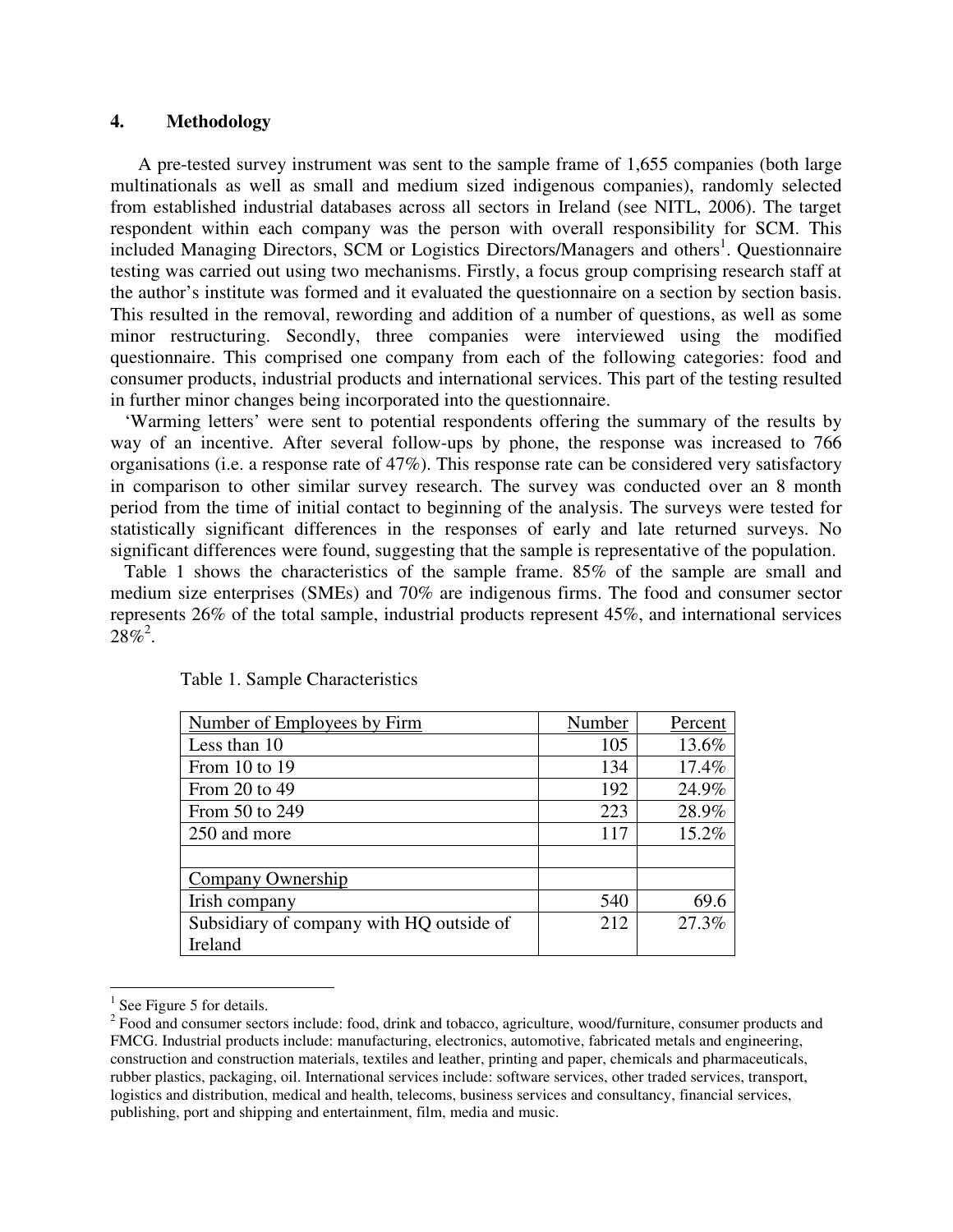| Semi-state/government/co-op | 21  | 2.7%  |
|-----------------------------|-----|-------|
| Other                       | 3   | 0.4%  |
|                             |     |       |
| <b>Business Sector</b>      |     |       |
| Food and Consumer           | 198 | 25.5% |
| <b>Industrial Products</b>  | 346 | 44.6% |
| (International) Services    | 215 | 27.7% |
| <b>Other</b>                |     | 2.2%  |

# **5. Selected Key Results and Discussion**

The survey assessed the level of adoption SCM practices in relation to a wide range of factors. These factors included demand forecasting, procurement and purchasing practices, warehouse management, inventory control, transport and distribution operations, production control and technology usage. The results reported in this paper relate specifically to the four characteristics of SCM excellence identified in the literature review (see section 2 above)<sup>3</sup>.

# *5.1. Identification and measurement of customer service*

The results revealed that 48% of companies have not adopted KPIs for customer service to date. Furthermore, those firms that do measure customer service formally tend to use quite limited measures (see Figure 2).



Figure 2. Main indicators used for customer service

 $\overline{a}$  $3$  Further analysis can be found in NITL(2006).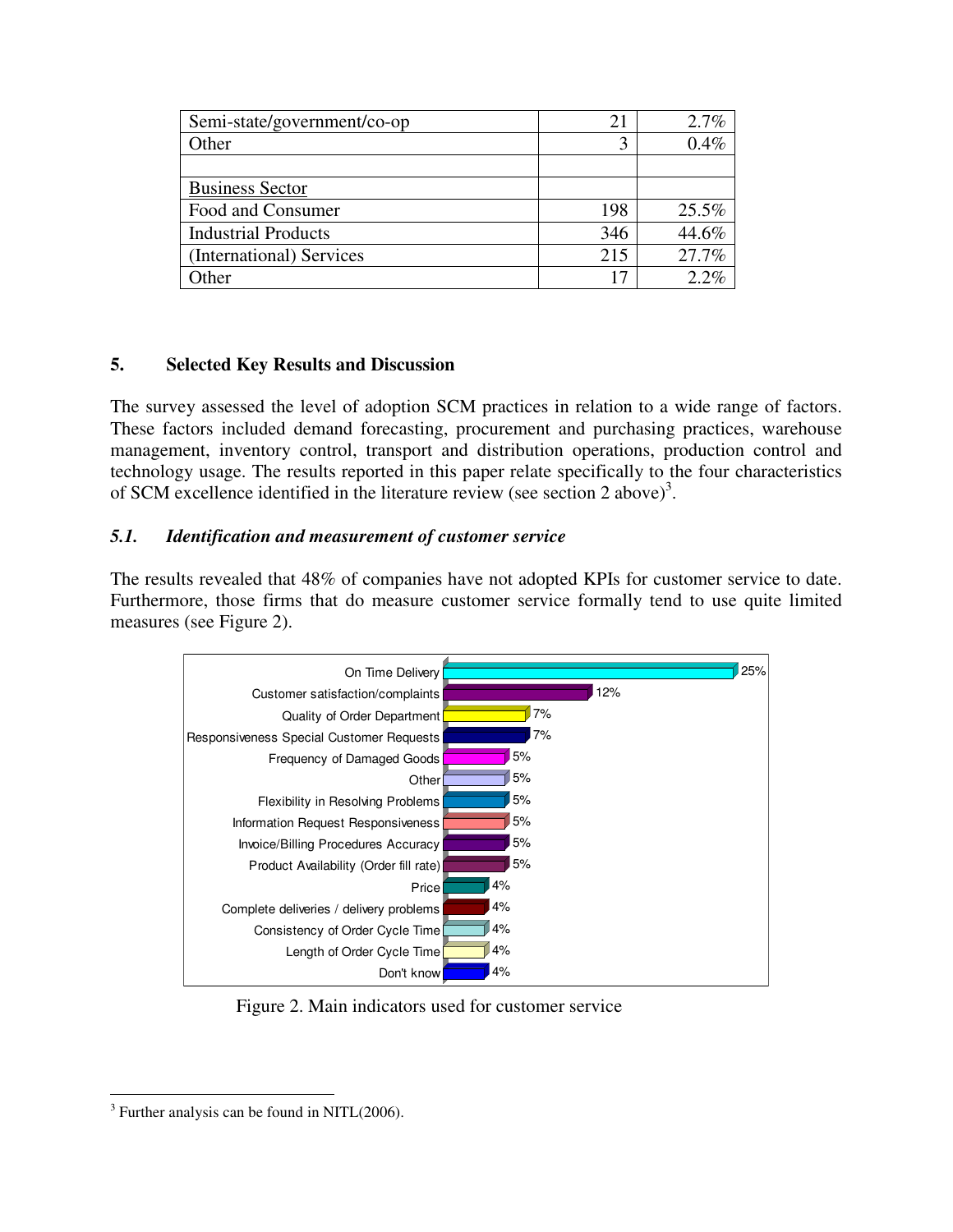The ability of a firm's supply chain to perform consistently depends above all on its ability to continuously monitor market dynamics in terms of customer service requirements. This is particularly the case in the growing number of markets and market segments characterised by ever increasing levels of competition. Lack of knowledge and understanding of changing market conditions clearly limits the ability of organisations to improve overall levels of supply chain capability and performance. As a result, the findings of this research in relation of the measurement of customer service requirements in Irish firms inevitably presents serious systemic issues which need to be addressed.

Further analysis of the findings revealed significant differences across sectors and between firms of different sizes. This indicates that the need for improvement, and the scope of this potential improvement, is greatest in smaller firms and in sectors which have traditionally been later adopters of innovation.

## *5.2. Integration of supply chain activities*

A fundamental principle of SCM is the development of collaborative and partnership relationships throughout the supply chain, including with customers and suppliers. The survey used Likert scales to assess the degree of perceived SCM integration as well as the extent of customer and supplier involvement. This method provided feedback that is more expansive than close-ended questions but easier to quantify than open-ended questions. Figure 2 shows the extent to which respondents perceived various supply chain activities to be integrated internally. Whilst some activities (e.g. customer service and sales order processing) appear to be quite well integrated elements of overall SCM within the majority of firms, others (notably inbound transport, new product introduction and demand forecasting) are less well integrated.



Figure 3. Perceived Integration of Supply Chain Activities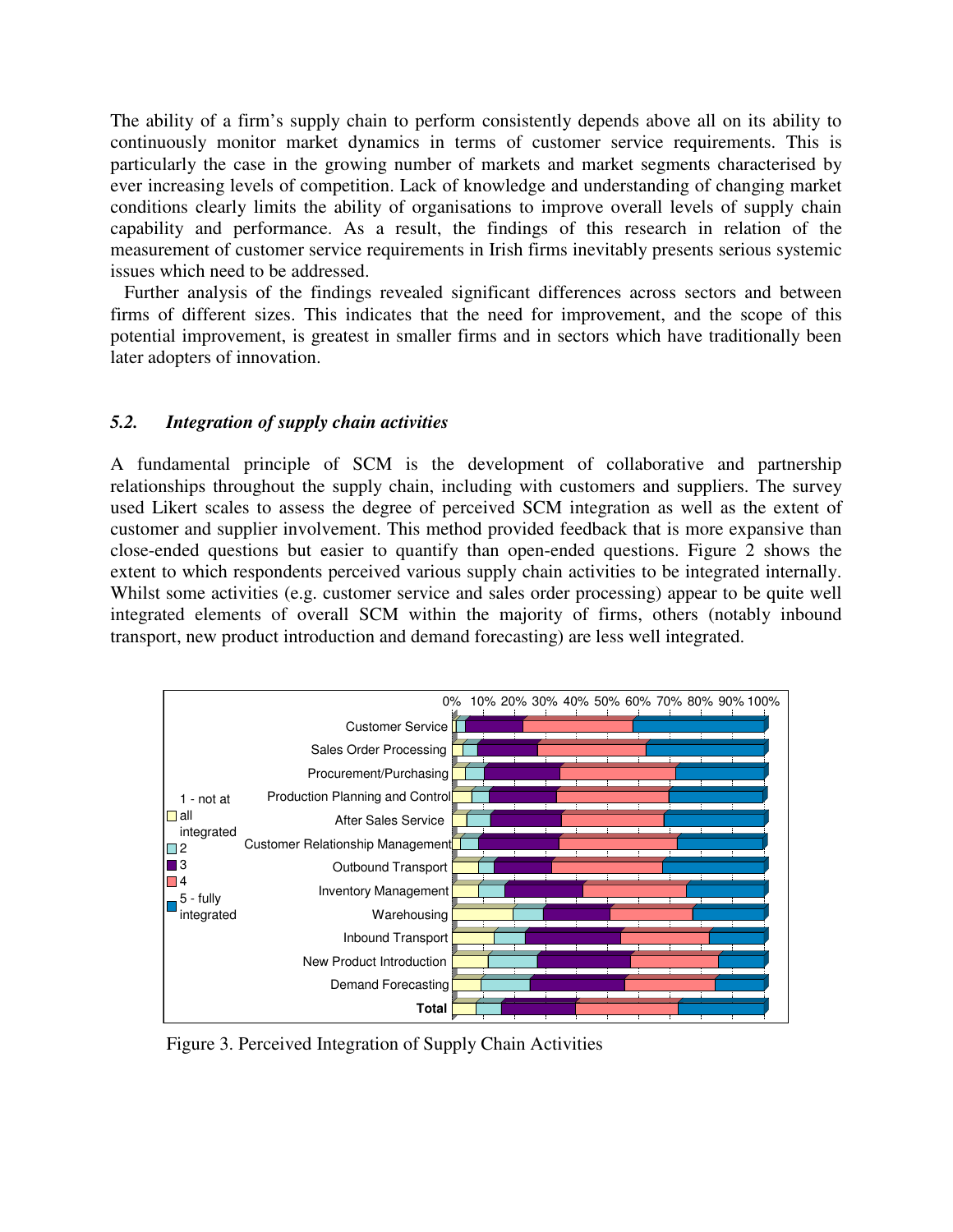Another indication of the degree of supply chain integration in firms relates to the extent of customer and supplier involvement in supply chain activities. The data reported in Figure 3 indicates that this varies widely with a small minority of respondents reporting 'very strong' involvement by customers and suppliers in any of the activities considered.



## **Extent of supplier involvement**



Figure 4. Extent of Customer and Supplier Involvement in Supply Chain Activities

These findings suggest that moves towards higher levels of both internal and external supply chain integration have been carried out in  $-$  at best  $-$  a tactical and piecemeal fashion rather than as a matter of strategic priority. There is evidence from the findings of reasonably high levels of SCO in terms of recognition of the need for more holistic management of internal material and information flows. However, this does not appear to be translating widely into meaningful levels of systemic and strategic coordination of supply chain activities across businesses within the wider supply chain. For example, in relation to inventory management less than a quarter of firms indicate that it is 'fully integrated' into overall firm SCM. In terms of external integration, only 3% report a 'very strong' level of customer involvement in inventory management, with less than 10% indicating a 'very strong' level of supplier involvement.

# *5.3. SCM as a senior management function*

The survey assessed the organisation of SCM activities. In relation to overall responsibility for SCM activities, Figure 4 indicates that only 8.8% of companies have a specialised SCM or logistics manager.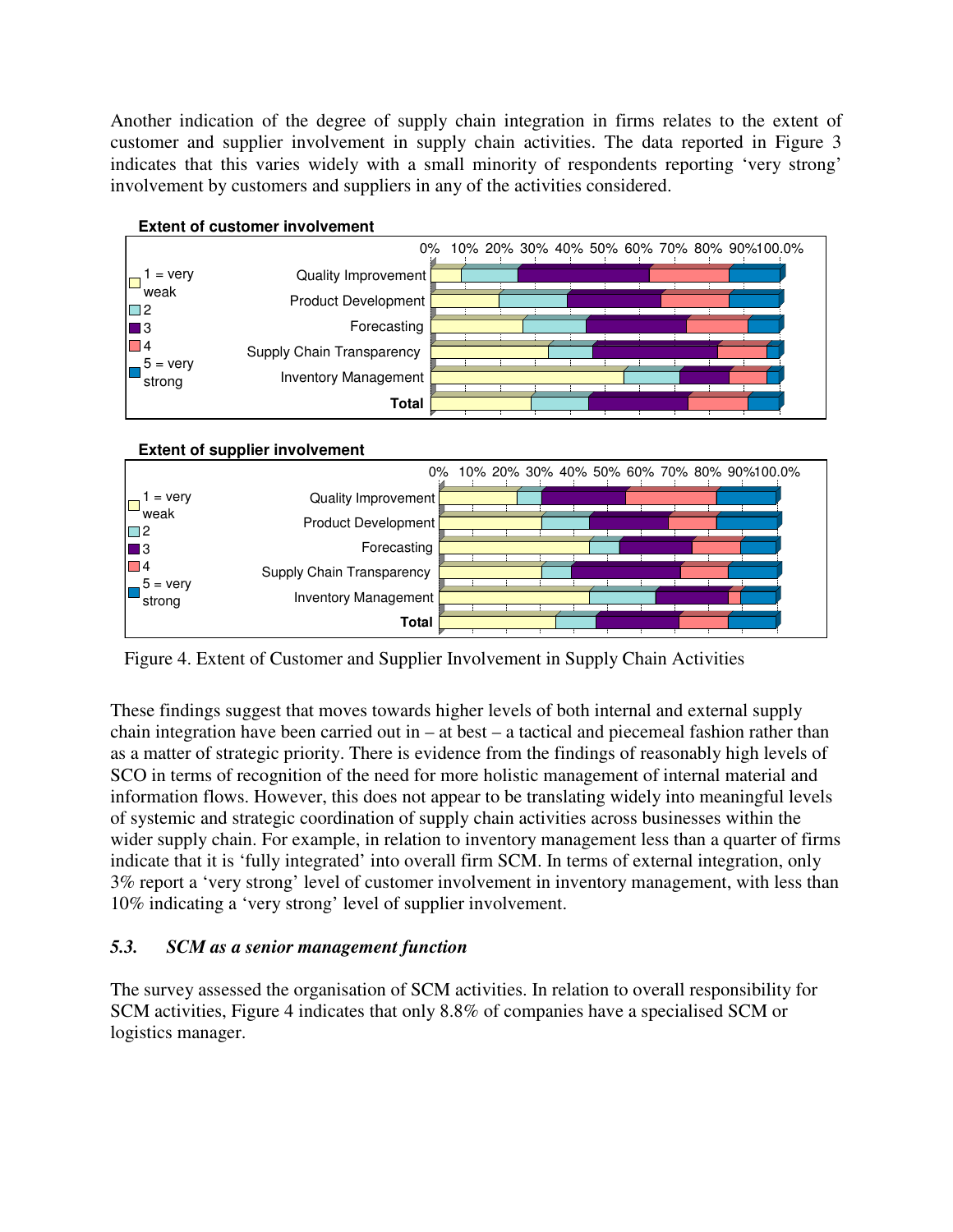

Figure 5. Responsibility for supply chain management

The authors recognise that different approaches to supply chain organisation are appropriate in different firms and that the development of the optimum approach at any point in time depends on a wide variety of inter-related and interdependent factors. It would be inappropriate to propose an ideal organisational configuration irrespective of a company's products, processes and culture. Nonetheless, whilst recognising that every company has unique products, processes and culture, the increasing strategic importance of SCM across a range of sectors in not in dispute (as noted in section 2 above). The lack of specific SCM and logistics positions at a senior within Irish firms is an indication that the strategic nature of the subject has not been embraced by the great majority of firms.

Ongoing qualitative studies by the authors based on the results of this survey are aimed at gaining further insights into these issues. Initial analysis of this work indicates that within those firms where SCM is the responsibility of the managing director or chief executive, SCM is not widely regarded as a strategic activity with marketing and finance related activities assuming greater priority and consuming more management time. Further work is needed to explore these and other related issues in more detail.

# *5.4. Establishment and measurement of supply chain key performance indicators (KPIs)*

The survey indicated that few companies have clearly defined supply chain KPIs. For example, as reported earlier 46% of companies do not have KPIs for customer service. Furthermore, 59% of companies did not know their total supply chain costs. In relation to the measurement of performance of specific supply chain activities, 82% of companies do not formally measure warehouse performance in terms of KPIs. There were similar findings in relation to the management of procurement, production and transportation activities.

As noted in section 2 (above), it is difficult to approach the task of supply chain improvement in any rational manner in the absence of information about current levels of performance. In other words, the generation of any meaningful improvements is predicated upon the very existence of robust and integrated systems of KPIs. The lack of such systems in Irish firms clearly compromises their ability to put such improvements into place.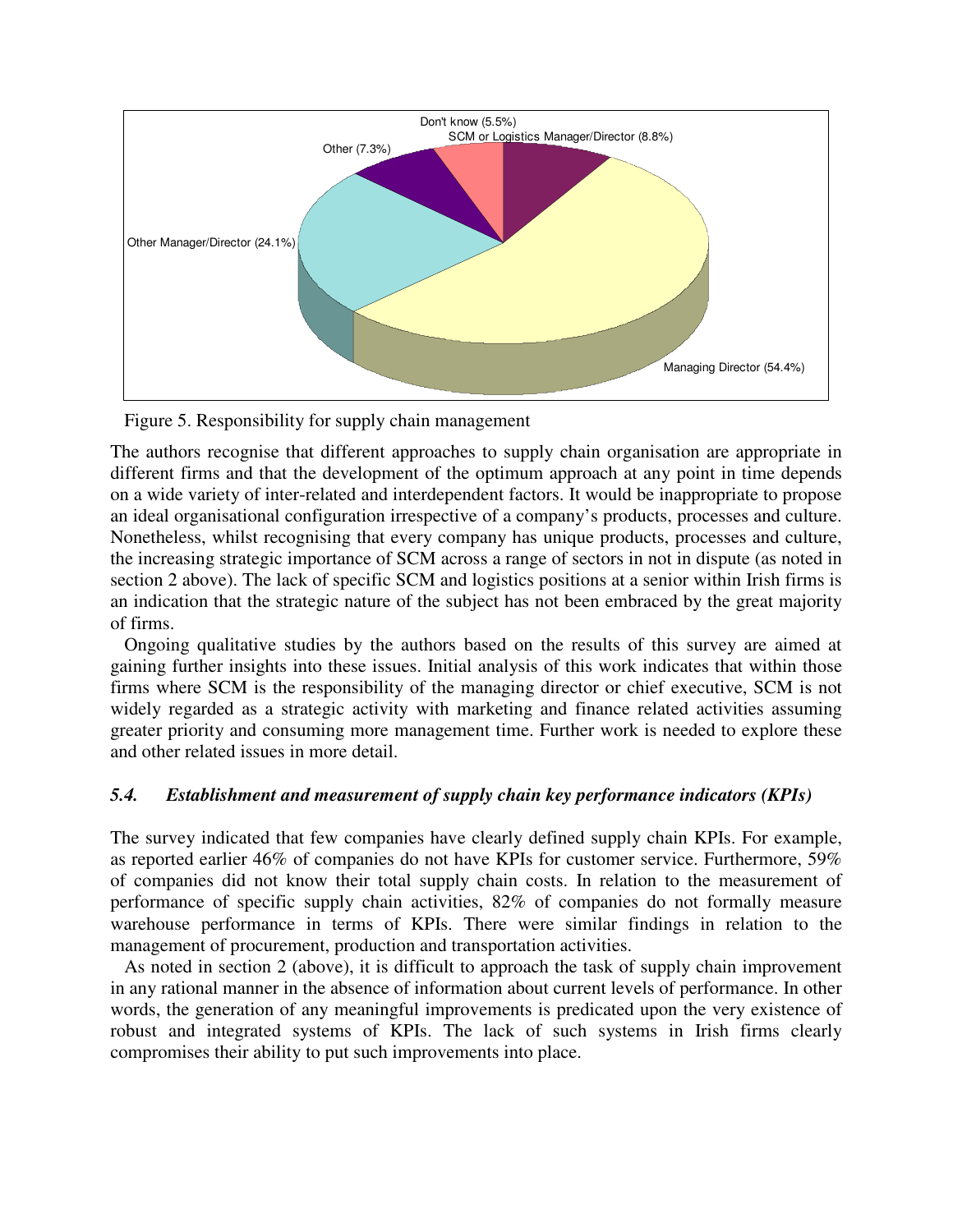### **6. Research Limitations and Implications**

The focus of the research described in this paper relates primarily to companies based in Ireland. It provides a baseline for future research on developments in SCM practice. It is limited in terms of direct comparability with practices in other countries, identifying drivers and inhibitors of SCM diffusion and understanding the relationship between adoption of SCM practice and competitive advantage.

There have been a limited number of comparable studies carried out in other countries. However, the situation in Australia and New Zealand (ANZ) presented by Mollenkopf and Dapiran (2005) is noteworthy in our context as a result of some similarities in relation to the logistical challenges resulting from relative geographical peripherality and demographic factors. In relation to customer service, they found that firms that emphasise service (as opposed to cost) have higher levels of logistics and SCM competency. Furthermore, a relatively small percentage of respondents (18%) adopt strategies which focus on true supply chain integration. This mirrors some of the findings reported in Ireland (see section 5.2). Similarly, 25% of firms indicated that they had a position with the term *supply chain* in the title. As noted in section 5.3, 8.8% of Irish firms have specialised logistics or supply chain managers. A study focused on SCM practices in SMEs by Quayle (2003) found that less than 3% of companies in Wales (again with some similar logistical challenges to Ireland) have a senior executive responsible for SCM. In relation to performance measurement, the focus of the ANZ study is on benchmarking rather than internal measurement making direct comparisons impossible. However, the majority of ANZ firms (64%) benchmark customer service performance while only 54% of Irish firms have even internal KPIs in this area (see section 5.4). This suggests that practice in Irish firms is seriously lagging in this area.

Future research on SCM diffusion in Ireland needs to build on the baseline which has been established by the research described in this paper. However, ideally it needs to adopt a framework which enables better international comparisons to be made while continuing to recognise some of the key unique characteristics of the Irish landscape.

Having established a baseline, future research will focus on how SCM diffusion will evolve. However, there is also a need to gain insights into the factors which act as drivers and enablers of good practice, as well as those which act as inhibitors. Qualitative research methodologies would be well suited to developing this deeper understanding. In addition, further research is needed to better understand the relationship between SCM adoption and competitive advantage. The work of Bowersox et al. (1999) describing a framework of six competencies that lead to world class performance in logistics and SCM provides a useful point of departure for this work.

## **7. Conclusions: The Need for Wider SCM Diffusion**

The pressures imposed and opportunities afforded by globalisation, the open nature of the Irish economy and recent developments in information technology mean that SCM has a critical role to play in both the medium and long term. Looking over the horizon, one of the keys to industrial success for any country will be its managerial competence in advanced SCM skills. This is especially true of developed economies such as Ireland where there is an increasing trend to outsource lower function manufacturing processes to lower cost locations but to retain high skill functions – such as research, design, marketing and sales – at the primary base.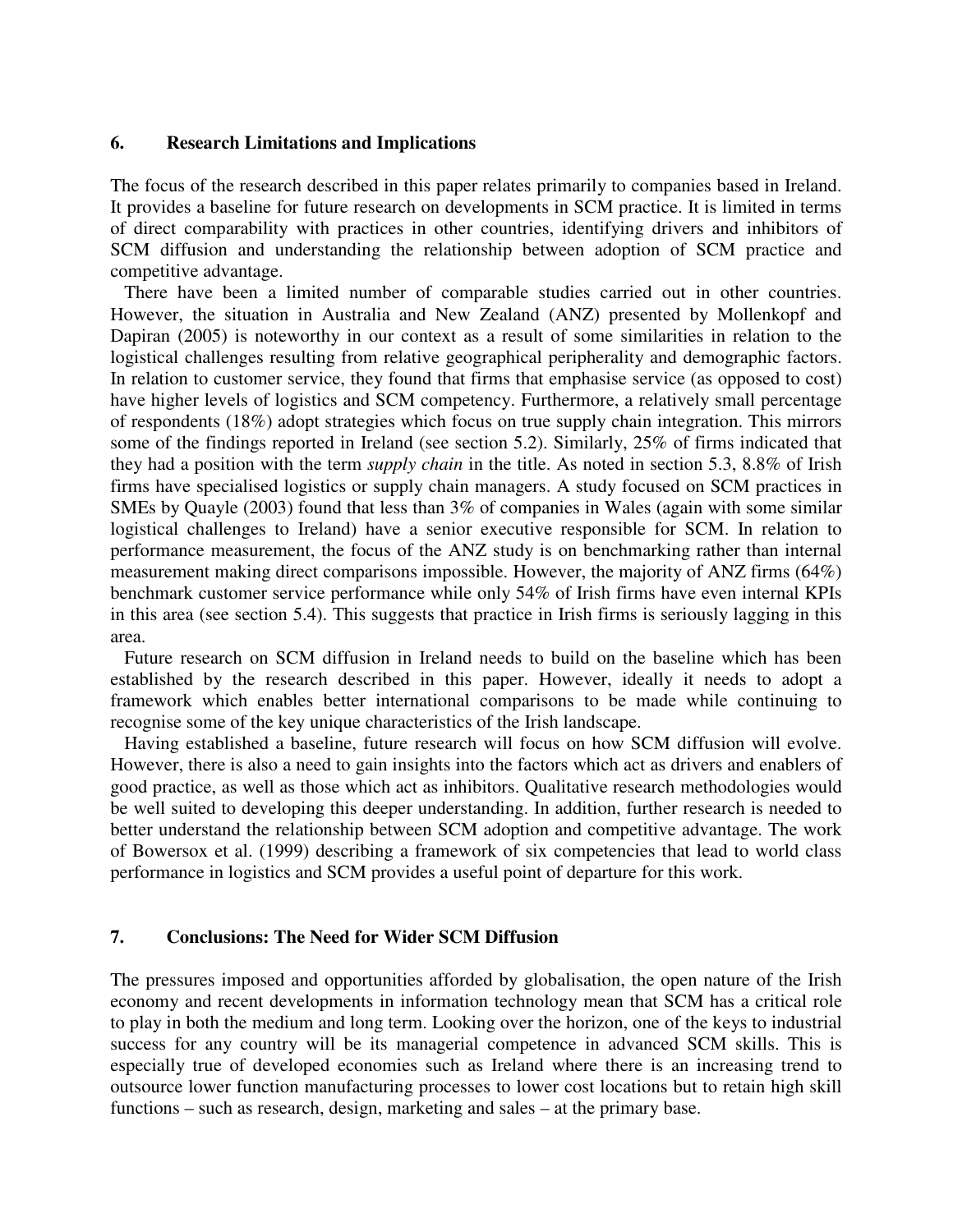The findings from the survey indicate that, in general terms, while pockets of SCM undoubtedly exist (particular in larger companies and in certain sectors) there is significant room for improvement in the great majority of firms. This is particularly the case in relation to the four main elements of SCM excellence reported on in this paper. The design of supply chain solutions is a highly skilled, knowledge-intensive and complex activity, reflected in a shift from "box moving" to the design and implementation of customised supply chain solutions. Education and training needs to be addressed by stimulating the development of industry-relevant logistics and SCM resources and skills.

 Making companies aware of SCM and developing the necessary internal capability is essential for Ireland's industrial base in order to minimise the impact of peripherality, enable smaller firms to take advantage of global supply chain opportunities and to exploit the opportunities which exist to manage virtual supply chain configurations from locations in Ireland.

### **References**

Bessant J., Kaplinsky R. and Lamming R., 2003. Putting supply chain learning into practice, *International journal of operations & production management*, 23 (2), 167-184.

Bowersox, D.J., Closs, D.J. and Stank T.P., 1999. *21st century logistics : making supply chain integration a reality*, CLM, Oak Brook, IL.

Carranza, O., Maltz, A. and Antun, J.P., 2002. Linking logistics to strategy in Argentina, *International journal of physical distribution & logistics management*, 32 (6), 480-496.

Christopher, M.,1992. *Logistics and supply chain management: strategies for reducing costs and improving service*. London: Pitman.

Christopher, M., 2005. *Logistics and supply chain management: creating value-adding networks* London: FT Prentice Hall.

Cooper, M.C., Ellram, L.M., Gardner, J.T., and Hanks, A.M., 1997. Meshing multiple alliances, *Journal of business logistics*, 18 (1), 67-89.

Enterprise Strategy Group (ESG), 2004. *Ahead of the curve.* Dublin: Forfas.

Fawcett S. E. and Magnan G. M., 2002. The rhetoric and reality of supply chain integration *International journal of physical distribution & logistics management*, 32 (5), 339-361.

Forfas, 2005. *International trade and investment report 2004*. Dublin: Forfas.

Forfas, 1995. *World class to serve the world*. Dublin: Forfas.

Forrester, J. W.,1958. Industrial dynamics: a major breakthrough for decision makers. *Harvard business review*, 38 (Jul.—Aug.), 37–66.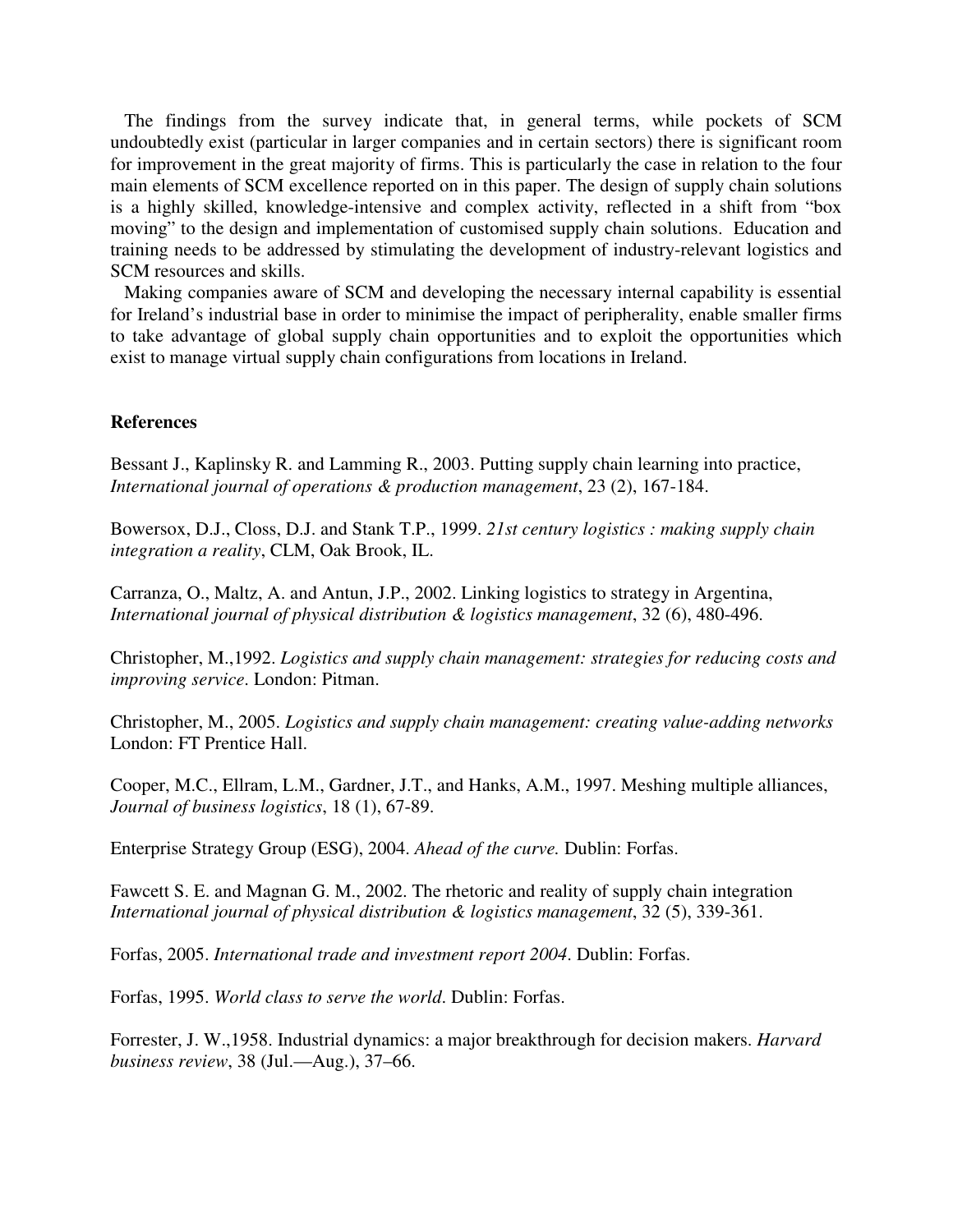Gattorna, J, Ogluin, R and Reynolds M.W., 2003. *Handbook of supply chain management*. 5<sup>th</sup> ed. London: Gower.

Goldratt, E. M. and Cox, J.,1992. *The goal: a process of ongoing improvement.* New York: North River Books.

Gunasekaran, A. Patel, C. and McGaughey, R.E., 2004. A framework for supply chain performance measurement, *International journal of production economics*, 87 (3), 333-347.

Huin, S.F., L.H.S. Luong, L.H.S. and Abhary, K., 2002. Internal supply chain planning determinants in small and medium-sized manufacturers, *International journal of physical distribution & logistics management*, 32 (9), 771-782.

Jones, D. T., Hines, P. and Rich, N.,1997. Lean logistics. *International journal of physical distribution & logistics management*, 27 (3/4), 153–173.

Korpela, J., Lehmusvaara, A. and Tuominen, M., 2001. Customer service based design of the supply chain. *International journal of production economics*, 69 (2), 193–204.

Lambert, D., 1992. Developing a customer-focused logistics strategy. *International journal of physical distribution & logistics management*, 22 (6), 12-19.

Lambert, D.M., 2004. Supply chain management Chapter 1 in Lambert, D.M. (Ed.), *Supply chain management: processes, partnerships, performance*, Sarasota, FL: Supply Chain Management Institute., 1-23.

Lambert, D.M., Cooper, M.C., and Pagh, J.D., 1998. Supply Chain Management: implementation issues and research opportunities, *International journal of logistics management*, 9 (2), 1-19.

Layte, R., O'Connell, P.J., Fahey, T. and McCoy, S., 2005. Ireland and economic globalisation: the experiences of a small open economy in Blossfeld, H., Klijzing, E., Kurz, K. and Mills, M., eds. *Globalisation, uncertainty and youth in society*. New York: Routledge.

Mentzer, J. T., DeWitt, W., Keebler, J. S., Min, S., Nix, N. W., Smith, C. D. and Zacharia Z. G., 2001. Defining supply chain management. *Journal of business logistics*, 22 (2), 1-25.

Min, S. and Mentzer, J.T., 2004. Developing and measuring supply chain management concepts, *Journal of business logistics*, 25 (1), 63-99.

Mollenkopf, D. and Dapiran, G.P., 2005. The importance of developing logistics competencies: a study of Australian and New Zealand firms, *International journal of logistics: research & applications*, 8 (1), 1-14.

Monczka, R., Trent, R. and Handfield, R., 1998. *Purchasing and supply chain management* Cincinnati: South-Western College Publishing.